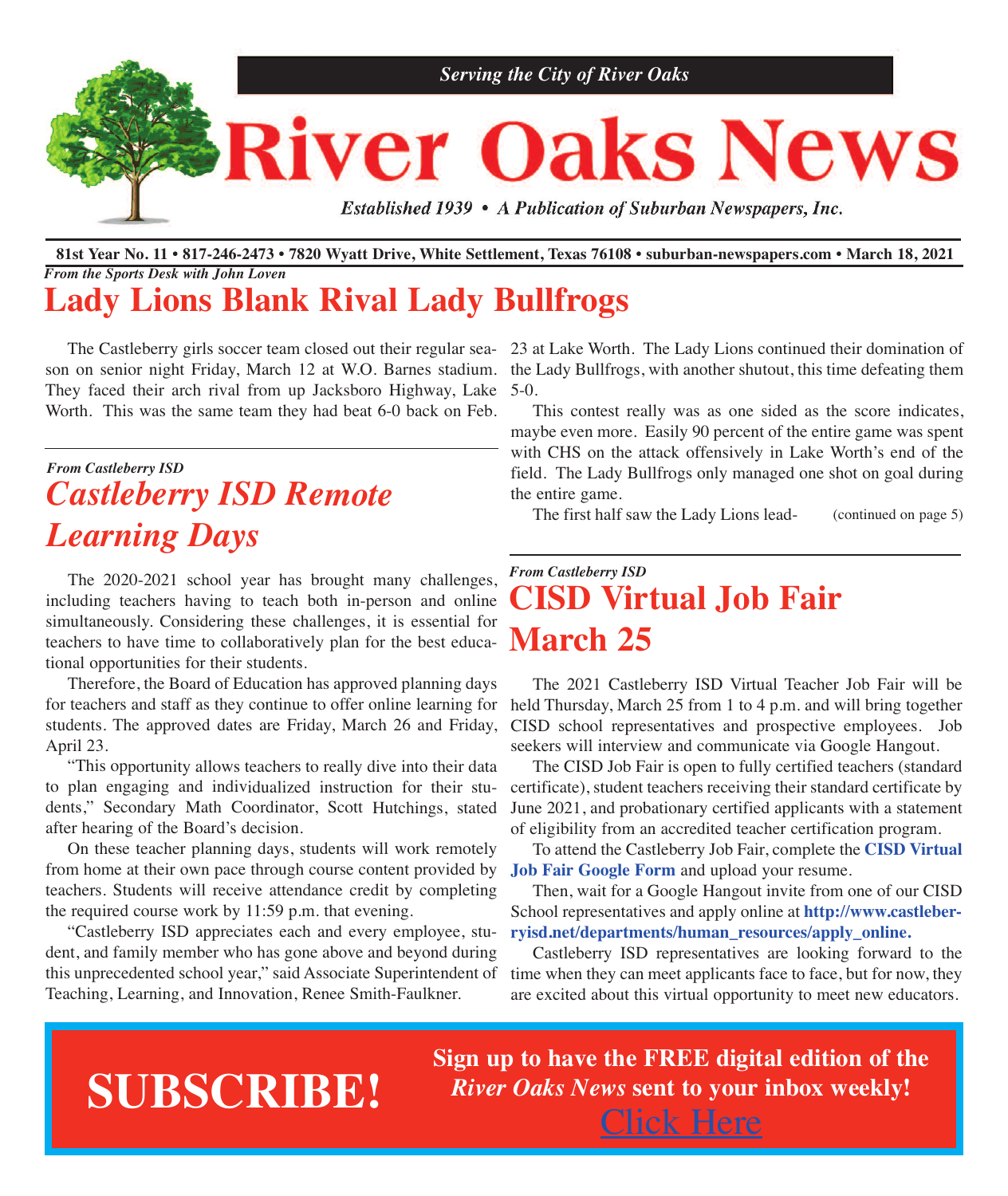# **CLASSIFIEDS**

#### **PRECISIONAIRE & HEAT A/C HEATING**

"Licensed and insured for your protection" Warranty on all parts and labor • Up-front pricing. No overtime charges. Senior & Military discounts. 100% Financing available. W.A.C. • All credit cards accepted. **Call 817-563- COOL(2665)** TACLB26642 **ELECTRIC SERVICES**

**CALL MORTON ELECTRIC** For All of Your Electrical Needs & Wants! No Job is too Small! Located in White Settlement & will serve the surrounding areas. Fair Prices! TECL 25541 John Morton **817-771-6356**



*FIRST DAY OF SPRING IS SATURDAY, MARCH 20!*

#### **EMPLOYMENT / JOBS**

**WANTED PARTTIME 1 DAY A WEEK MAINTENANCE PERSON ON PRIVATE PROPERTY,** prefer retired. Cash payment \$15.00 Call **817-731-7040**

#### **CARR'S REMODELING HOME IMPROVEMENTS**

Doors, windows, trim, carpentry, decks, fences. Int./Ext. painting, textures. Kitchens, bathrooms, room additions & carports. 30 yrs. Exp. Insured.**817-995- 6968**

#### **TURNER PAINTING PAINTING SERVICES**

Interior, Exterior, Faux finishing, Tape, Bed, Texturing, Acoustic removal, Drywall repair, Tile work & flooring.<br>Michael **817-406-6644** 

#### **HAYWOOD PAINTING**

Interior & Exterior.<br>
Remove popcorn,<br>
wallpaper, tapebed tex-<br>
ture & exterior wood repair, Over 30yrs. exp. Ref. Free Est. Call **817-454-6489**

**D** & **M**<br>Repair/remodeling. painting, plumbing, drain lines cleared, & Reasonable. **817- 233-5339**

# *From the Tarrant Area Food Bank* **Tarrant Area Food Bank Distribution Tomorrow at Herman Clark Stadium**

resumed their Mega Mobile Markets with a market on Friday, March 19 at Herman Clark Stadium from 10 a.m. to 1 p.m.

 TAFB will continue to hold Mega required: Mobile Markets every Friday at Herman Clark Stadium until further notice.

the help of the Army National Guard, which will be deployed to TAFB for at least the next 30 days. Now more than ever, TAFB is seeking volunteers to assist with registration, traffic control and food distribution. Sign up to volunteer **[here](https://tafb.galaxydigital.com)**.

 These events are designed to serve any and all residents of the Tarrant area community who are in need of food assistance, and anyone whose access to nutritious food has been affected by the COVID-19 pandemic.

 **Friday, March 19 - 10 a.m. to 1 p.m. - Herman Clark Stadium, 5201 CA**

 Tarrant Area Food Bank (TAFB) has **Roberson Blvd., Fort Worth, TX 76119. \* \* \***

> The House Fort Worth church is hosting a food drive and an ID/drivers license is

 In addition, TAFB will once again have **West Fwy., White Settlement, TX 76108. Saturday, March 27 - 9 a.m. to noon former Toys-R-Us parking lot, 7606**



**North Texas Addiction Counseling & Education**

*State Funded* **Suboxone/Methadone Treatment** *Now Accepting Insurance!*

**LAKE WORTH** 3539 NW Jim Wright Frwy, 76106 **682-224-1441**

**WEATHERFORD** 1506 Mineral Wells Highway, 76088 **817-757-7555**



**Suburban Newspapers, Inc.**



*~ Veteran Owned ~*

# **Publishers of the** *Benbrook News, River Oaks News* **and** *White Settlement Bomber News*

Publisher: Boyden Underwood, publisher@suburban-newspapers.com Editor: Emily Moxley, suburbannews@sbcglobal.net Classifieds: Vee Horn, ca.suburbannews@sbcglobal.net

# **7820 Wyatt Drive, Fort Worth, TX 76108 817-246-2473**

**<http://www.suburban-newspapers.com>**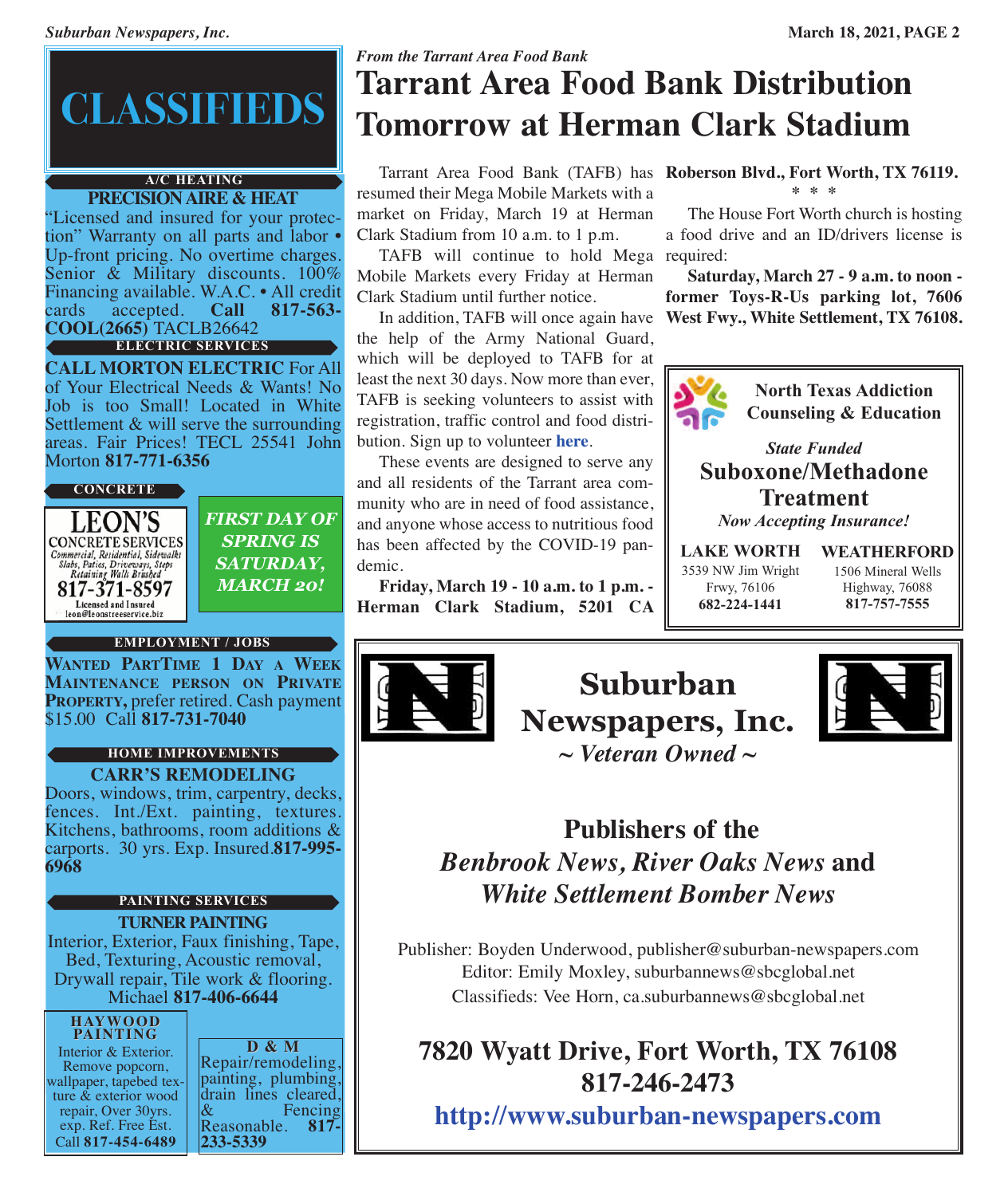# **CLASSIFIEDS**

#### **PLUMBING BY RICHARD PLUMBING SERVICES**

Master Plumber Lic.#M15853.\*Repairs \*Drains Cleared \*Slab Leaks \*Water Heaters Remodels, 45yrs. exp. Cards Accepted **817-907-0472**

**LONNIE BRAVO**

**PLUMBING** Drain cleaning, slab leaks, electronic locate & repair. Sewer repair, gas test, tankless water heaters, bathroom & kitchen remodeling **817- 715-6747** M3881.

#### **IRRIGATION WORK**

**TIGERT & DAUGHTERS** Irrigation 25 yrs. exp. We do it All! **817-480-8465** lic #4543

#### **LANDSCAPE/LAWN SERVICES**

**ALEX'S LAWN SERVICE** FREE Est. Trash hauls, cleanup, tree trimming leaf removal & fertilizing. No job too Big/Small Sr. Disc. **817-793- 9096.**



#### **FENCING**

*K and K* Privacy, Chain link, Wrought Iron Residential or<br>Commercial. Commercial. **817-219-0649**

**Misc. Medical Supplies and Equip.** Closing Medical Office estab. 45 yrs. Exam tables and cabinets open and closed. Fax Mach & copiers 3, time clock, 3 scales, mini refrigerator 2, Vaccume, chairs, and desk. Call for appt. **682-999-0635**

*LYNCO FENCE*

**Residential • Commercial Chain Link • Wood Fence Repair • Free Estimates** *Bobby Lynn* **(817) 246-5641 Cell: (817) 994-8302**

**SUBSCRIBE TODAY!!! [Click](http://eepurl.com/g3m8OX) Here!!!**

## *From the AARP Foundation AARP Foundation Tax-Aide Adjusts Services*

 AARP Foundation Tax-Aide provides inperson and virtual tax assistance to anyone IRS-certified volunteers in one or two short, free of charge with a special focus on taxpayers who are over 50 or have low to moderate income. Tax-Aide volunteers are located nationwide, and are trained and IRS-certified every year to make sure they know about and understand the latest changes and additions to Tax-Aide counselors online or by phone and the tax code.

 Tax-Aide sites are currently open for the tax season. This year, tax assistance is available by appointment only, so be sure to book an appointment by clicking the "Get Started" button above.

 COVID-19 conditions in local communities may affect site availability on short notice. If you have already made an appointment for an on-site meeting, check our **[site](https://secure.aarp.org/applications/VMISLocator/searchTaxAideLocations.action?cmp=RDRCT-FNDTX_DEC23_010) [locator](https://secure.aarp.org/applications/VMISLocator/searchTaxAideLocations.action?cmp=RDRCT-FNDTX_DEC23_010)** before you head to your appointment to confirm that the site is open; see "What are my options?" under Frequently Asked Questions below for the other ways Tax-Aide can assist you.

 The website is updated continually and is your best source for the latest information on Tax-Aide sites and other forms of service.

**Is AARP Foundation Tax-Aide available this year?**

 Yes, generally Tax-Aide service will run from February 12 to April 15. Note, however, that tax service and date of opening depend on local COVID spread and volunteer availability.

#### **Can Tax-Aide help file my taxes?**

 AARP Foundation Tax-Aide volunteers can help with most, but not all, tax returns. If you have an extremely complicated return, such as one that involves a small business with employees, rental income or alternative minimum taxes, Tax-Aide may not be able to help. **See what type of [taxes](https://taxaide.aarpfoundation.org/pdf/2021%20Tax-Aide%20Scope.pdf) we can pre[pare.](https://taxaide.aarpfoundation.org/pdf/2021%20Tax-Aide%20Scope.pdf)**

#### **What are my options?**

• In-Person: As a result of COVID-19 restrictions, AARP Foundation Tax-Aide inperson services are by appointment only. visit the **Online Tax [Assistance](https://taxaideqa.aarp.org/hc/en-us) (OTA) web-**Availability may change on short notice, so be sure to check our **site [locator](https://secure.aarp.org/applications/VMISLocator/searchTaxAideLocations.action?cmp=RDRCT-FNDTX_DEC23_010)** before heading to an appointment. You can also go to **[irs.gov/vita](https://irs.gov/vita)** for free in-person tax-filing assistance.

 • Low-Contact: Taxpayers interact with in-person meetings to exchange documents. Meetings are arranged by appointment only (see "Have someone prepare my taxes" above).

 • Contact-Free: Taxpayers interact with exchange documents electronically. Meetings are by appointment only (see "Have someone prepare my taxes" above).

 • Self-Preparation: Tax-Aide provides taxpayers with free access to tax-filing software so they can prepare their own taxes. Taxpayers can also request help from a Tax-Aide counselor to coach them through the process via computer screen-sharing. (See "Prepare my own taxes online" above.)

#### **What is Tax-Aide doing to stay safe?**

 AARP Foundation and our community partners assess COVID-19 developments daily to ensure that all CDC guidelines for health and safety are being followed to protect volunteers, staff and the people we serve.

 Local Tax-Aide sites will comply with local requirements and CDC guidelines regarding COVID-19. Outbreaks will be reported to the local health department.

 *\*Volunteers and taxpayers should not enter a Tax-Aide site with a fever greater than 100.4º F. or a subjective feeling of fever.* **Is there an extension for filing taxes?**

 As of Feb. 10, 2021, the tax season will end April 15, 2021. If the IRS extends the deadline, we will evaluate Tax-Aide program dates.

#### **How do I find out if I qualify for an Economic Impact Payment ("stimulus check") or the status of my payment?**

 Visit **[irs.gov/eip](https://irs.gov/eip)** for eligibility and other information, and visit **[irs.gov/getmypayment](https://www.irs.gov/coronavirus/get-my-payment)** to find out your payment status.

 Find out what **[documentation](https://www.aarp.org/money/taxes/info-01-2011/important-tax-documents.html?cmp=RDRCT-3af1900a-20200401)** you need to file your taxes.

 If you have specific tax law questions, **[page.](https://taxaideqa.aarp.org/hc/en-us)**

 If there are questions about the status of your filing, contact the Internal Revenue Service (IRS) at **[irs.gov/refunds.](https://secure.aarp.org/applications/VMISLocator/searchTaxAideLocations.action?cmp=RDRCT-FNDTX_DEC23_010)**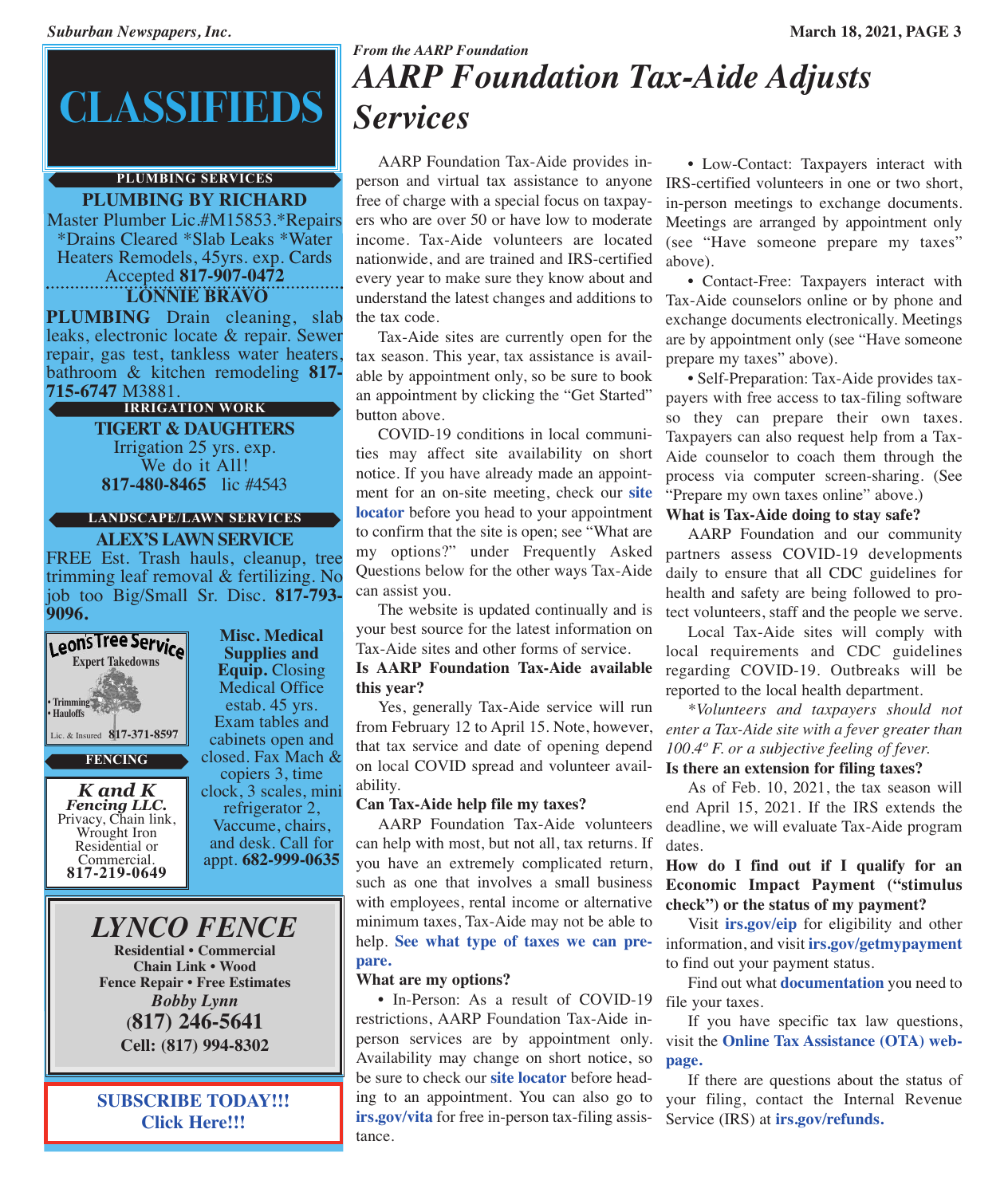

#### **Advanced Tree Services** • Big Tree Removal (big/small) • Perfection Trimming • Debris Removal • Stump Grinding • Shrub Trimming • Fire Wood • Senior Discount. **FREE ESTIMATES • FULLY INSURED www.NorthTexasTree.com Mention This Ad. for Discount ADVANCED 817-249-8733** TREE SERVICES **I MOW 4 YOU Lawn care 20+ yrs. Exp.** *Free Estimates! Leaf work & blowing!* **817-988-2249** Chad's Tree Service **Insured For Your Protection • Trimming • Removals • Stump Grinding • Systematic Tree Feeding** *Satisfaction Guaranteed* **FREE ESTIMATES 817-246-5943 or 817-221-2201 Legal Notice NOTICE OF PUBLIC HEARING**

**(CORRECTION)**

comments on the proposed replat application for  $\boldsymbol{Department\;Offers}$ *Addition and once subdivided to become two 50 x*<br>90 foot lots in a R-4 Single-Family Zoning District **Internet Purchase** A Public Hearing is scheduled before the **River Oaks Planning & Zoning Commission** on **Monday, March 15, 2021 at 7:30 P.M.** and a final public hearing before the **River Oaks City Council** on **Tuesday, March 23, 2021 at 7:00 P.M.** in the City Council Chambers located at 4900 River Oaks Blvd., River Oaks, Texas in order to receive citizen comments on the proposed replat application for Addition and once subdivided to become two 90 x (Zoning Case # PZ2021-0002R) as follows: **Address**: 1711 Roberts Cut Off **Record Owners**: James King

**Legal Description**: Block 14, Lot 10, Castleberry Gardens Addition

You can join the Planning and Zoning Commission meeting from your phone at 1-415-655-0001, the access code is 182 613 3777 or you can join the City Council Meeting from your phone at 1-415- 655-0001, the access code is 182 047 9846. For more information contact the Zoning Administrator at 817-626-5421, extension 324.

# *From the City of Fort Worth* **Free Rides to COVID-19 Vaccination Sites**

 Trinity Metro and Tarrant County are teaming up to provide free rides to cus-transit to these sites or connect to these bus tomers who are traveling to COVID-19 routes by riding another bus route, vaccination sites.

 The Tarrant County Commissioners zone only) or ZIPZONE. Court approved an agreement to pay up to \$50,000 to support the complimentary need to show the operator or train conducrides.

 "This partnership with Trinity Metro Tarrant County Public Health. will make it easier for folks to get the vaccine," said Tarrant County Judge Glen also ride for free to vaccination appoint-Whitley. "Our agreement includes trips on ments on Tarrant County Transportation all Trinity Metro services, including those Services (TCTS) and Northeast operated by Catholic Charities."

 "We are excited to partner with Tarrant operated by Catholic Charities Fort Worth. County on this important initiative," said Trinity Metro President and CEO Bob Baulsir. "We want to do everything we can to provide access for anyone who wants to receive a vaccine."

 The current vaccination sites are the Tarrant County Resource Connection, which is served by bus routes 3 and 25; the Hurst Conference Center, which is served by a modified route 23; and the Bob Bolen Public Safety Complex (505 W Felix St, Fort Worth, TX 76115), which is served by route 5a.

# *From the River Oaks Police Department River Oaks Police Exchange Site*

We wanted to remind everyone that the Police Department located at 4900 River Oaks Blvd. is a safe meet-up spot for internet purchase exchanges.

 Individuals are allowed to meet in front of the lobby outside or inside. Anyone entering the building must wear a face covering.

 Customers may also use ACCESS para-TEXRail, Trinity Railway Express (west

 To obtain a free ride, passengers will tor the appointment text or email from

 As part of this agreement, riders can Transportation Services (NETS), both

| PETER POLINSKY                                     |                           |  |  |  |  |  |  |
|----------------------------------------------------|---------------------------|--|--|--|--|--|--|
| INSURANCE AGENCY                                   |                           |  |  |  |  |  |  |
| $(817) 560 - 9400$<br>peter@polinsky-insurance.com | <b>FREE QUOTES</b><br>for |  |  |  |  |  |  |
| 8751 Camp Bowie West #124<br>Fort Worth, TX 76116  | • Auto<br>• Home          |  |  |  |  |  |  |
| www.polinsky-insure.com                            | <b>Commercial</b>         |  |  |  |  |  |  |
|                                                    |                           |  |  |  |  |  |  |





### **8320 Hanon Drive White Settlement, Texas 76108 817-246-9719**

**Open:** Tuesday - Saturday, 10 AM to 3 PM **Closed:** Sunday & Monday

**<http://www.wsmuseum.com> FREE ADMISSION - GROUPS WELCOME**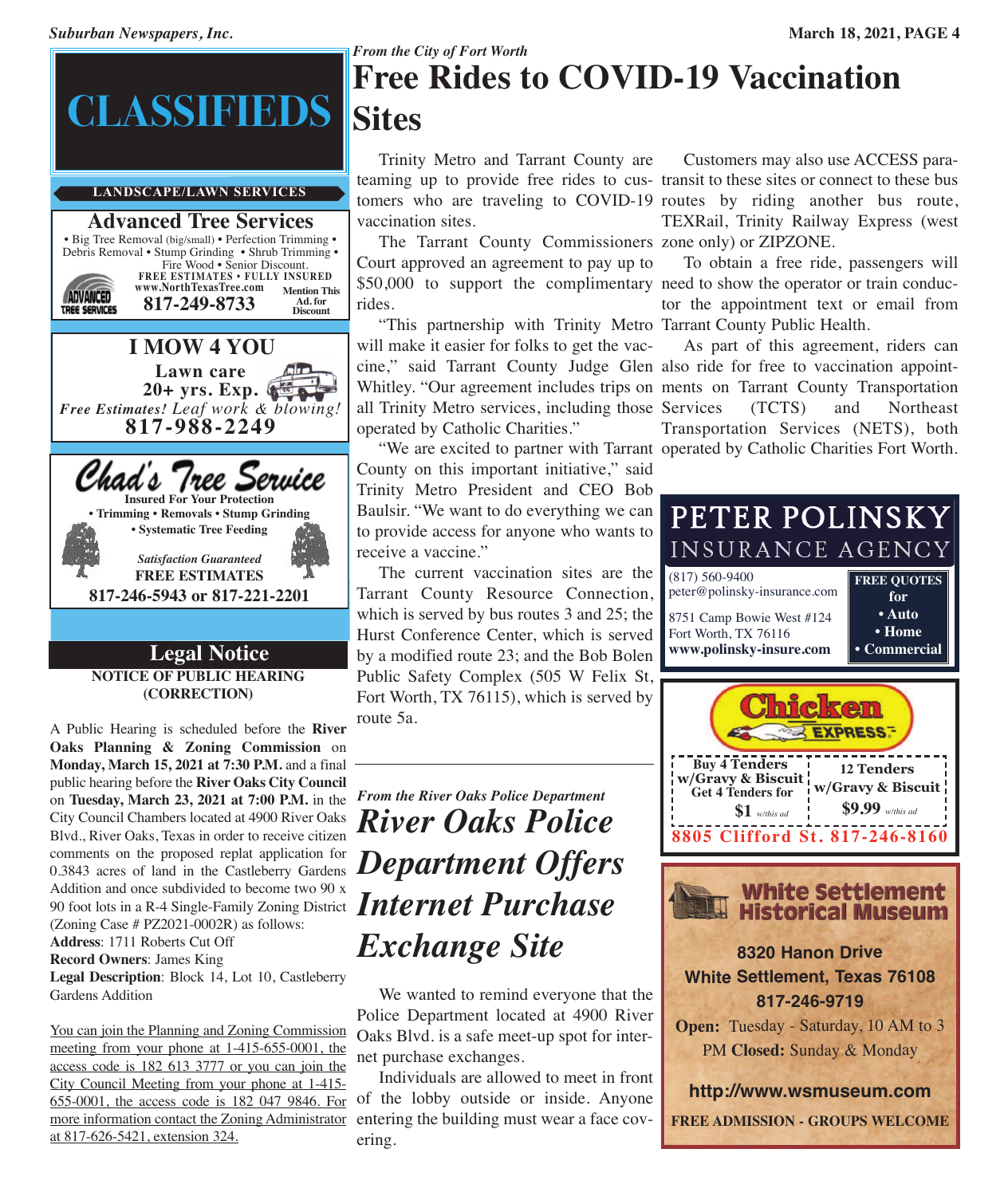#### *Suburban Newspapers, Inc.* **March 18, 2021, PAGE 5**

# **Lady Lion Soccer** (continued from page 1)

ing scorers Caitlin Buendia (senior) and Leslie Guereca (junior) getting nine shots on goal. They struck paydirt on three of those.

 Buendia's kick at the 33:43 mark gave CHS a 1-0 lead. She followed that with a blistering kick which shot past the Lady Bullfrog goalie for a 2-0 lead with 20:45 left until the half.

 At the 12:35 mark Guereca's kick found the left corner of the net for a 3-0 lead which the Lady Lions took into halftime.

 The second half was for the most part a repeat of the first half. The Lady Lions continued to attack offensively. This time a few other Lady Lions joined Buendia and Guereca with shots on goal.

 Freshman Viviana Mosqueda got three kicks on goal, senior Arlene Sanchez Hernandez got a couple, and senior Alysia Espinoza got another. But the ones that found net were again by Buendia and Guereca.

 Buendia completed her "hat trick" when she punched her third goal through multiple defenders at the 30:27 mark and pushed the CHS lead to 4-0. Guereca finished the scoring for the night on her penalty kick, following an ejection of the Lake Worth goalie, with 11:22 left in the game.

 The Lady Lions ended the regular season 10-8-1. They finished as the district runner up and placed second with a 6-2 record. They have qualified for and will now enter the UIL State 4-A playoffs.

Good luck Lady Lions!





 Pictured left, top: **Caitlin Buendia** (#7) scores her first of three goals against Lake Worth.

 Pictured left, bottom: **Alysia Espinoza** (#11) maneuvers around a Lady Bullfrog.

**Sign up to have the** *FREE* **digital edition of the** *River Oaks News* **sent to your inbox weekly!** [Click](http://eepurl.com/g3m8OX) **[Here](http://eepurl.com/g3m8OX)** 

**Three Day Weekend Forecast**



# **Friday, March 19:**

**AM** - Sunny, with a high near 65. North wind 10-15mph, with gusts as high as 20mph. **PM** - Mostly clear, with a low around 42. Northeast wind 5-10mph.



# **Saturday, March 20:**

**AM** - Sunny, with a high near 70. **PM** - Mostly clear, with a low around 46.



## **Sunday, March 21:**

**AM** - Mostly sunny, with a high near 72. **PM** - A 20% chance of showers. Mostly cloudy, with a low around 54.

### **Extended Forecast [Click](https://forecast.weather.gov) Here**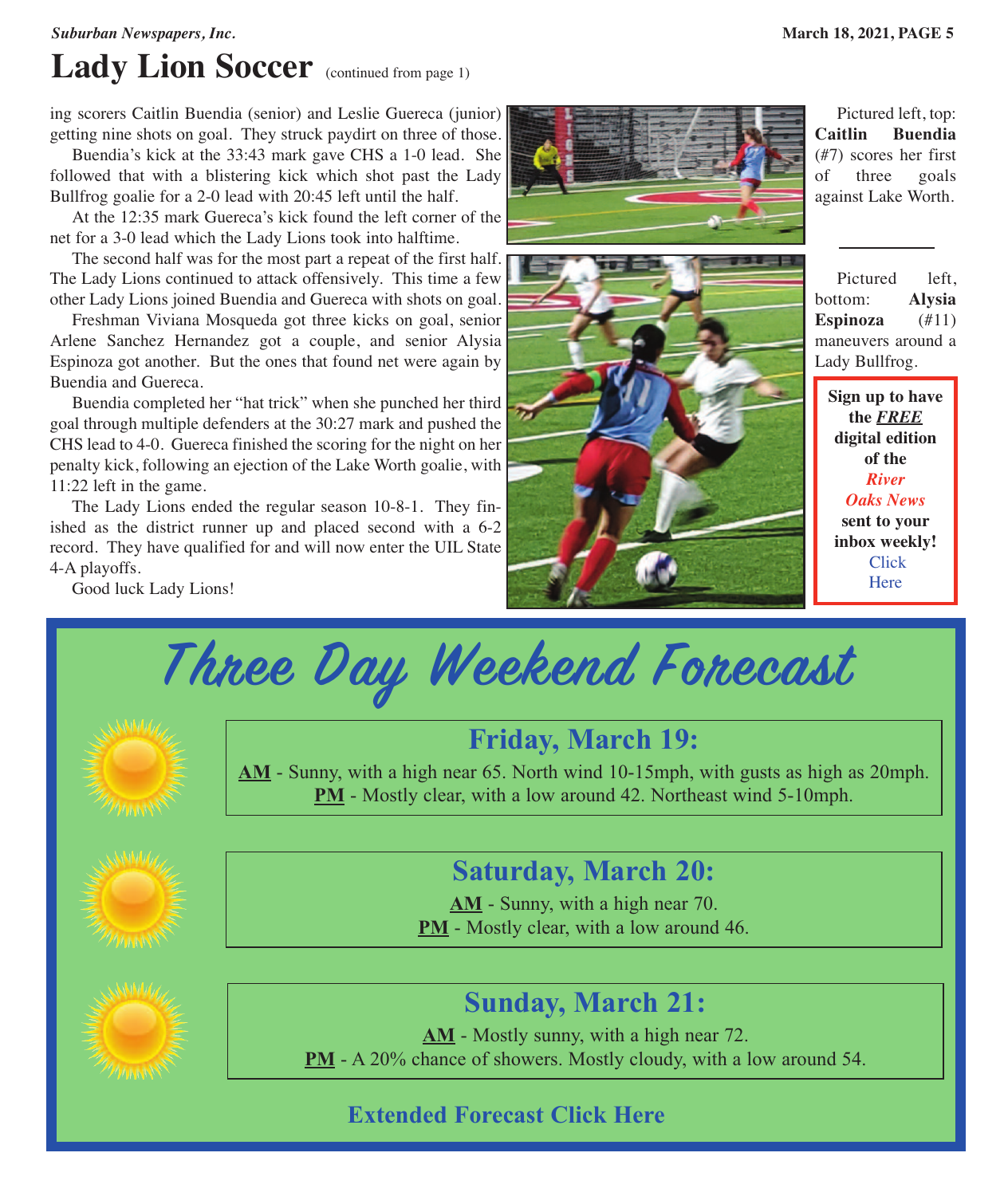### *Suburban Newspapers, Inc.* **March 18, 2021, PAGE 6**

### *Texas History Minute* **Lorenzo de Zavala - Writer, Editor, Diplomat and Statesman**

*by Dr. Ken Bridges*



 **Lorenzo de Zavala** was a man of great ideas. He was an outspoken writer resigned and returned to America. and editor as well as a diplomat, busi-With all these accomplishments in his short life, he became revered as one of Mexico. Austin convinced him to come the architects of Texas independence.

in southern Mexico when it was still home he called Zavala Point. under Spanish rule. From a young age, voraciously reading any book he could find. His family arranged for the best learned to speak four languages.

 He started several newspapers as a Texas must be independent. young man, writing against the Spanish the region. Because of these stands, he studying medicine. By the time he was released in 1817, he had become a prac-constitution, one close to the ticing physician.

 After Mexico's independence in the Republic of Texas was born. 1821, he was elected to the national

1824. He briefly served as governor of the convention chose him to be the tary of the treasury.

 Zavala's star was rising in the poli-ed administration of President Sam tics of the young Mexican nation. Houston took charge in October. However, the infighting and intrigues that plagued Mexico in those years soon accompany Santa Anna back to Mexico derailed his career. In 1830, the presi-to argue for their government to accept dent was ousted in a coup led by the the agreements he had made with vice-president, and Zavala was arrested Houston after his defeat at San Jacinto. once again.

 Recognizing the danger to his life, were made under threat and therefore Zavala fled to New York. When the gov- invalid. The outright rejection ended ernment changed again, he returned to the plan to escort him back. Mexico. By 1834, with Gen. Antonio Lopez de Santa Anna in charge, Zavala November 1836, at the age of 48. was sent as a diplomat to France. But Zavala helped steer Texas through its when Santa Anna became a dictator to most desperate days. He would be honput down the unrest in Mexico, Zavala ored greatly across the state in future

nessman, physician, and statesman. reunited with Stephen F. Austin, whom schools are named for him as well as the He was born in 1788 in the Yucatan Channelview, a Houston suburb, at a *Patriotic Societies to* In 1835 while in New York, he he had met on many occasions while in State Archives building in Austin. to Texas. Zavala settled in what is now *From Local Patriotic Societies*

it was clear he had a brilliant mind, Zavala served on the Permanent Council education possible, and he eventually themselves from Santa Anna's despot- As the Texas Revolution erupted, *Hold Awards* in October 1835 and helped coordinate *Luncheon*supplies for the Texas army. To protect ism, he and others began arguing that Chapter Daughters of the American

monarchy and its oppressive rule over Harrisburg (modern-day Houston) area 1812, Governor Thomas Hinckley was arrested in 1814. Unswayed, he 58 other delegates, he signed the Texas Century, and the Texas Society continued his writings and also began Declaration of Independence on March Daughters of Colonial Wars will meet Zavala was elected to represent the Chapter United States Daughters of in the Convention of 1836. There, with Chapter Colonial Dames of the XVII 2. He led the effort to create a stable Thursday, March 25, at 11:30 a.m. at Constitution of the United States. Thus, Bernie Anderson Avenue in Fort Worth.

Congress in 1822 and to the Senate in and his passion for the cause of Texas, Impressed by his accomplishments Annual Awards Luncheon.

the State of Mexico, the largest state in interim vice-president, serving under Mexico and briefly served as the secre-interim President David G. Burnet. He served for seven months until the elect-

> Initially, Zavala was selected to Mexico, however, argued the treaties

 He died after a sudden illness in years. Legislators named ZavalaCounty in South Texas for him in 1858. Many

 The Honorable Philip Livingston Colonists, General Edward H. Tarrant the Ridglea Country Club located at 3700 Scholarships will be presented at this

For information, call 817-448-0608.